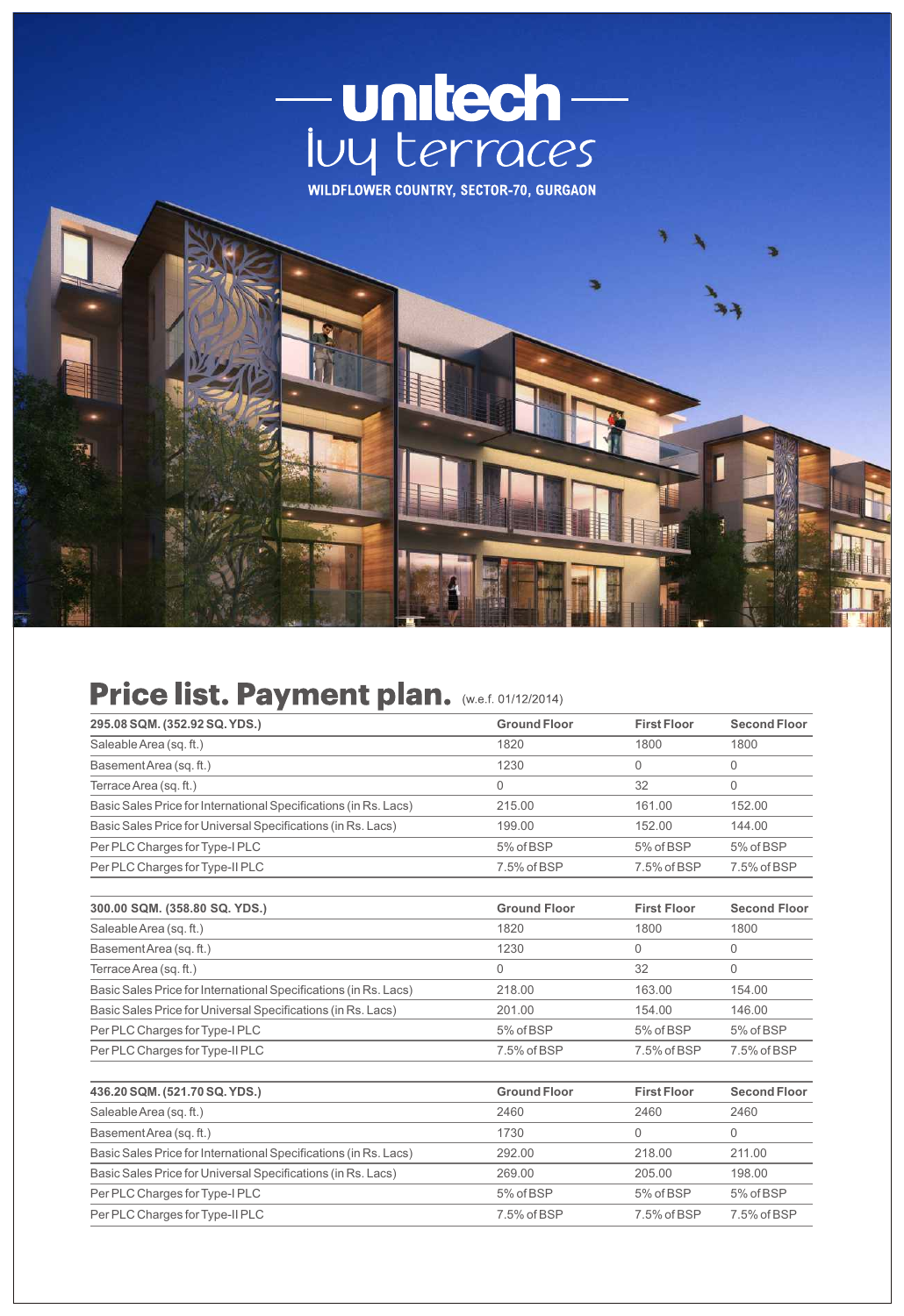| 321.84 SQM. (384.92 SQ. YDS.)                                    | <b>Ground Floor</b> | <b>First Floor</b> | <b>Second Floor</b> |
|------------------------------------------------------------------|---------------------|--------------------|---------------------|
| Saleable Area (sq. ft.)                                          | 1900                | 1890               | 1890                |
| Basement Area (sq. ft.)                                          | 1320                | 0                  | $\mathbf 0$         |
| Terrace Area (sq. ft.)                                           | $\Omega$            | 32                 | $\mathbf 0$         |
| Basic Sales Price for International Specifications (in Rs. Lacs) | 231.00              | 174.00             | 165.00              |
| Basic Sales Price for Universal Specifications (in Rs. Lacs)     | 214.00              | 164.00             | 155.00              |
| Per PLC Charges for Type-I PLC                                   | 5% of BSP           | 5% of BSP          | 5% of BSP           |
| Per PLC Charges for Type-II PLC                                  | 7.5% of BSP         | 7.5% of BSP        | 7.5% of BSP         |
| 322.20 SQM. (385.35 SQ. YDS.)                                    | <b>Ground Floor</b> | <b>First Floor</b> | <b>Second Floor</b> |
| Saleable Area (sq. ft.)                                          | 1900                | 1890               | 1890                |
| BasementArea (sq. ft.)                                           | 1320                | $\mathbf 0$        | $\mathbf 0$         |
| Terrace Area (sq. ft.)                                           | $\Omega$            | 32                 | $\Omega$            |
| Basic Sales Price for International Specifications (in Rs. Lacs) | 231.00              | 174.00             | 165.00              |
| Basic Sales Price for Universal Specifications (in Rs. Lacs)     | 214.00              | 164.00             | 155.00              |
| Per PLC Charges for Type-I PLC                                   | 5% of BSP           | 5% of BSP          | 5% of BSP           |
| Per PLC Charges for Type-II PLC                                  | 7.5% of BSP         | 7.5% of BSP        | 7.5% of BSP         |
| 334.80 SQM. (400.42 SQ. YDS.)                                    | <b>Ground Floor</b> | <b>First Floor</b> | <b>Second Floor</b> |
| Saleable Area (sq. ft.)                                          | 1940                | 1930               | 1930                |
| BasementArea (sq. ft.)                                           | 1360                | $\Omega$           | $\mathbf 0$         |
| Terrace Area (sq. ft.)                                           | $\mathbf 0$         | 33                 | $\mathbf 0$         |
| Basic Sales Price for International Specifications (in Rs. Lacs) | 239.00              | 181.00             | 171.00              |
| Basic Sales Price for Universal Specifications (in Rs. Lacs)     | 221.00              | 170.00             | 161.00              |
| Per PLC Charges for Type-I PLC                                   | 5% of BSP           | 5% of BSP          | 5% of BSP           |
| Per PLC Charges for Type-II PLC                                  | 7.5% of BSP         | 7.5% of BSP        | 7.5% of BSP         |
| 337.38 SQM. (403.51 SQ. YDS.)                                    | <b>Ground Floor</b> | <b>First Floor</b> | <b>Second Floor</b> |
| Saleable Area (sq. ft.)                                          | 1940                | 1930               | 1930                |
| Basement Area (sq. ft.)                                          | 1360                | 0                  | $\mathbb O$         |
| Terrace Area (sq. ft.)                                           | 0                   | 33                 | $\mathbf 0$         |
| Basic Sales Price for International Specifications (in Rs. Lacs) | 239.00              | 181.00             | 171.00              |
| Basic Sales Price for Universal Specifications (in Rs. Lacs)     | 222.00              | 171.00             | 162.00              |
| Per PLC Charges for Type-I PLC                                   | 5% of BSP           | 5% of BSP          | 5% of BSP           |
| Per PLC Charges for Type-II PLC                                  | 7.5% of BSP         | 7.5% of BSP        | 7.5% of BSP         |
| 357.19 SQM. (427.20 SQ. YDS.)                                    | <b>Ground Floor</b> | <b>First Floor</b> | <b>Second Floor</b> |
| Saleable Area (sq. ft.)                                          | 2100                | 2080               | 2080                |
| Basement Area (sq. ft.)                                          | 1460                | 0                  | $\mathsf{O}\xspace$ |
| Terrace Area (sq. ft.)                                           | $\Omega$            | 50                 | $\mathbf 0$         |
| Basic Sales Price for International Specifications (in Rs. Lacs) | 256.00              | 193.00             | 182.00              |
| Basic Sales Price for Universal Specifications (in Rs. Lacs)     | 238.00              | 183.00             | 172.00              |
| Per PLC Charges for Type-I PLC                                   | 5% of BSP           | 5% of BSP          | 5% of BSP           |
| Per PLC Charges for Type-II PLC                                  | 7.5% of BSP         | 7.5% of BSP        | 7.5% of BSP         |

| Government / Statutory Charges (payable for each floor)             | Rs. 1172/- per sq. yd. of plot area |
|---------------------------------------------------------------------|-------------------------------------|
| Interest Free Maintenance Security Deposit (payable for each floor) | Rs. 75/- per sq. yd. of plot area   |
| <b>Club Membership Charges (CMC)</b>                                | Rs. 1.00.000/-                      |

■ Type -I PLCs include Landscape Abutting Plot, Two Side Open Plot and Plot Facing / Abutting 24 mtr. wide road or above

■ Type-II PLCs include Landscape Facing Plot and Three Side Open Plot.

■ Sum of all PLCs chargeable will not be more than 15% of BSP as per the price list per unit.